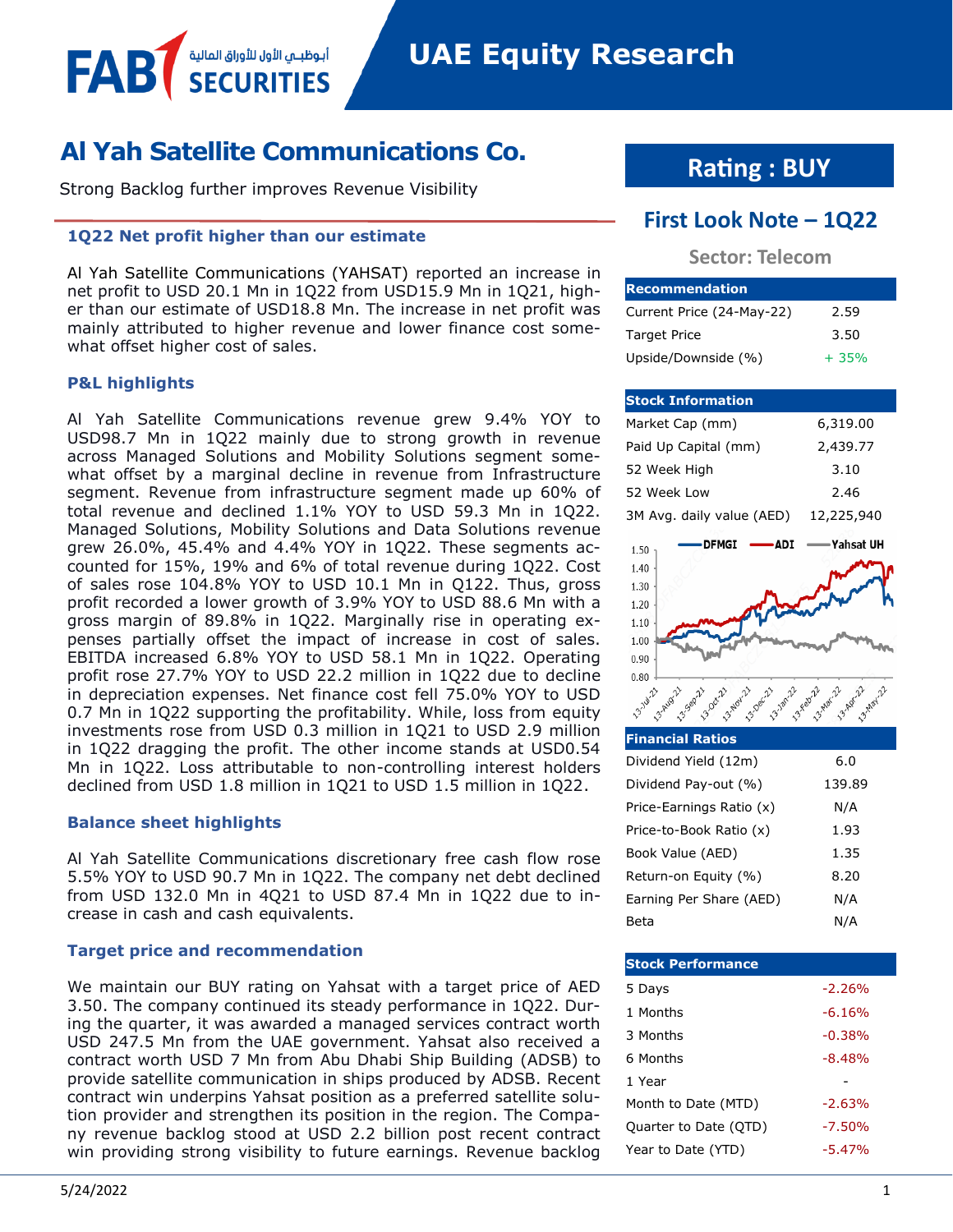# أبوظبـي الأول للأوراق المالية<br>SECURITIES FA

is almost equivalent 5.4x of annualized revenue. Thus, leading the Company to maintain its FY2022 guidance. Al Yahsat balance sheet remain strong with net leverage ratio of 0.4x in 1Q22. It continues to generate strong discretionary cash flow in 1Q22 worth USD 90.7 Mn with a conversion ratio of 97.6% during 1Q22. Strong cash flow generation positioned the Company to meet its dividend payment and capex commitments. The stock is trading at an attractive dividend yield of 6.1% based on FY2022 financials. Based on our aforementioned factors, we assign a BUY rating to the stock.

#### **Al Yahsat - Relative valuation**

| (at CMP)       | 2021  | 2022F |
|----------------|-------|-------|
| PE(X)          | 16.77 | 16.44 |
| PB(X)          | 1.96  | 1.92  |
| EV/EBITDA      | 7.87  | 7.48  |
| Dividend Yield | 6.0%  | 6.1%  |

*FABS Estimates & Co Data*

#### **Al Yahsat - P&L**

| AED mm                  | <b>1Q21</b> | 4Q21     | 1Q22A     | <b>1Q22F</b> | Var.      | YOY Ch    | QOQ Ch    | 2021       | 2022F      | Change   |
|-------------------------|-------------|----------|-----------|--------------|-----------|-----------|-----------|------------|------------|----------|
| <b>Total Revenue</b>    | 90,215      | 123,276  | 98,695    | 101,050      | $-2.3%$   | 9.4%      | $-19.9%$  | 407,569    | 425,000    | 4.3%     |
| Cost of revenue         | $-4,911$    | -22,889  | $-10,059$ | $-15,764$    | $-36.2%$  | 104.8%    | $-56.1%$  | $-45,478$  | $-47,609$  | 4.7%     |
| <b>Gross Profit</b>     | 85,304      | 100,387  | 88,636    | 85,286       | 3.9%      | 3.9%      | $-11.7%$  | 362,091    | 377,391    | 4.2%     |
| Admin Exp.              | $-31,322$   | -31,548  | $-31,058$ | $-27,745$    | 11.9%     | $-0.8\%$  | $-1.6%$   | $-123,933$ | $-132,000$ | 6.5%     |
| Other Income            | 428         | 554      | 535       | 505          | 5.9%      | 25.0%     | $-3.4%$   | 2,323      | 1,700      | $-26.8%$ |
| <b>EBITDA</b>           | 54,410      | 69,393   | 58,113    | 58,046       | 0.1%      | 6.8%      | $-16.3%$  | 240,481    | 247,091    | 2.7%     |
| Depreciation            | $-37,011$   | -36,762  | $-35,889$ | $-37,359$    | $-3.9%$   | $-3.0\%$  | $-2.4%$   | $-148,590$ | $-149,435$ | 0.6%     |
| <b>Operating Profit</b> | 17,399      | 30,934   | 22,224    | 20,688       | 7.4%      | 27.7%     | $-28.2%$  | 89,985     | 96,859     | 7.6%     |
| Net Finance Cost        | $-2,972$    | $-2,472$ | $-742$    | $-2,494$     | $-70.2%$  | $-75.0\%$ | $-70.0\%$ | $-17,308$  | $-10,956$  | -36.7%   |
| Share of results        | $-306$      | $-3,429$ | $-2,898$  | $-1,265$     | 129.1%    | 847.1%    | $-15.5%$  | $-9,589$   | $-5,500$   | $-42.6%$ |
| Income Tax              | -48         | $-137$   | $-34$     | $-85$        | $-60.0\%$ | $-29.2%$  | $-75.2%$  | $-215$     | $-281$     | 30.7%    |
| <b>NCI</b>              | -1,825      | -1,569   | -1,542    | -1,910       | -19.3%    | -15.5%    | $-1.7%$   | -6,889     | -9,549     | 38.6%    |
| <b>Profit to owner</b>  | 15,898      | 26,465   | 20,092    | 18,754       | 7.1%      | 26.4%     | $-24.1%$  | 69,762     | 89,671     | 28.5%    |

*FABS Estimates & Co Data* 

#### **Al Yahsat - Margins**

|                   | 1021  | 4021  | 1022A | YOY ch | 000 ch | 2021  | 2022F | Change |
|-------------------|-------|-------|-------|--------|--------|-------|-------|--------|
| Gross Margin      | 94.6% | 81.4% | 89.8% | $-475$ | 838    | 88.8% | 88.8% | $-4$   |
| EBITDA margin     | 60.3% | 56.3% | 58.9% | -143   | 259    | 59.0% | 58.1% | -86    |
| Operating margin  | 19.3% | 25.1% | 22.5% | 323    | $-258$ | 22.1% | 22.8% | 71     |
| Net Profit margin | 17.6% | 21.5% | 20.4% | 274    | $-111$ | 17.1% | 21.1% | 398    |

*FABS estimate & Co Data*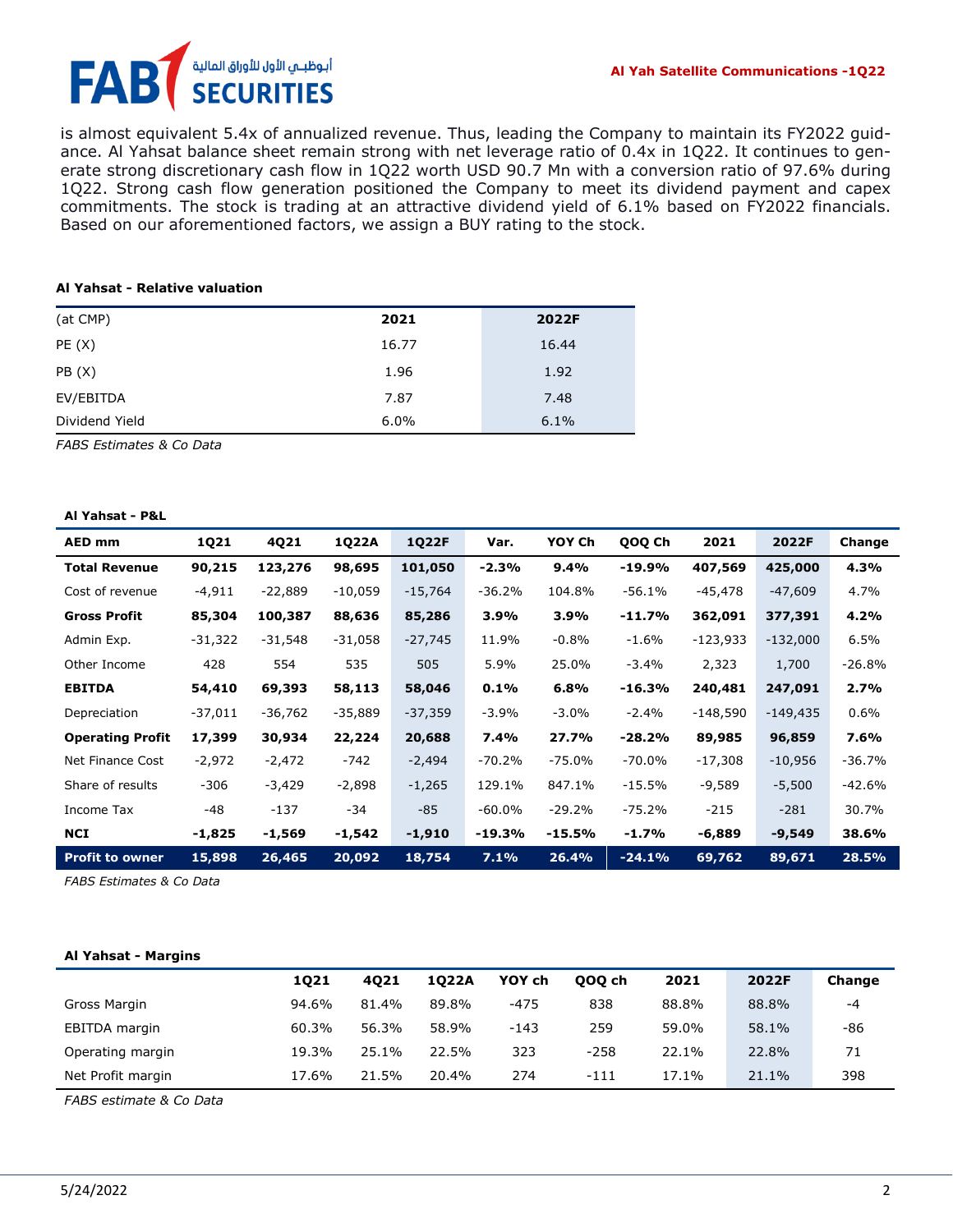#### **Research Rating Methodology:**

| Rating        | Upside/Downside potential       |
|---------------|---------------------------------|
| <b>BUY</b>    | Higher than $+15%$              |
| ACCUMULATE    | Between +10% to +15%            |
| <b>HOLD</b>   | $1$ ower than $+10\%$ to $-5\%$ |
| <b>REDUCE</b> | Between -5% to -15%             |
| <b>SELL</b>   | Lower than -15%                 |

#### **FAB Securities Contacts:**

#### **Research Analysts**

| Ahmad Banihani                               | +971-2-6161629                           | ahmad.banihani@Bankfab.com |
|----------------------------------------------|------------------------------------------|----------------------------|
| <b>Sales &amp; Execution</b>                 |                                          |                            |
| Abu Dhabi Head Office<br><b>Trading Desk</b> | $+971 - 2 - 6161700/1$<br>+971-2-6161777 | Online Trading Link        |
| Institutional Desk<br>Sales and Marketing    | +971-4-4245765<br>+971-2-6161703         |                            |

#### **DISCLAIMER**

This report has been prepared by FAB Securities (FABS), which is authorised by the UAE Securities and Commodities Authority, licensing registration number 604002, and is a member of the Abu Dhabi Securities Exchange and Dubai Financial Market. The information, opinions and materials contained in this report are provided for information purposes only and are not to be used, construed, or considered as an offer or the solicitation of an offer or recommendation to sell or to buy or to subscribe for any investment security or other financial instrument. The information, opinions and material in this report have been obtained and derived from publicly available information and other sources considered reliable without being independently verified for their accuracy or completeness. FABS gives no representation or warranty, express or implied, as to the accuracy and completeness of information and opinions expressed in this report. Opinions expressed are current as of the original publication date appearing on the report only and the information, including the opinions contained herein, are subject to change without notice. FABS is under no obligation to update this report. The investments referred to in this report might not be suitable for all recipients. Recipients should not base their investment decisions on this report and should make their own investigations, and obtain independent advice, as appropriate. Any loss or other consequences arising from the uses of material contained in this report shall be the sole and exclusive responsibility of the recipient and FABS accepts no liability for any such loss or consequence. The value of any investment could fall as well as rise and the investor may receive less than the original amount invested. Some investments mentioned in this report might not be liquid investments, which could be difficult to realise in cash. Some investments discussed in this report could be characterised by high level of volatility, which might result in loss. FABS owns the intellectual property rights and any other material contained in this report. No part of this report may be reproduced, utilised or modified in any form either in whole or in part or by any electronic, mechanical or other means, now known or hereafter invented, including photocopying and recording, or stored in any retrieval system without the prior consent of FABS in writing. While utmost care has been taken to ensure that the information provided is accurate and correct, neither FABS, nor its employees shall, in any way, be responsible for the contents. By accepting this document, the recipient agrees he/she has read the above disclaimer and to be bound by the foregoing limitations/ restrictions.